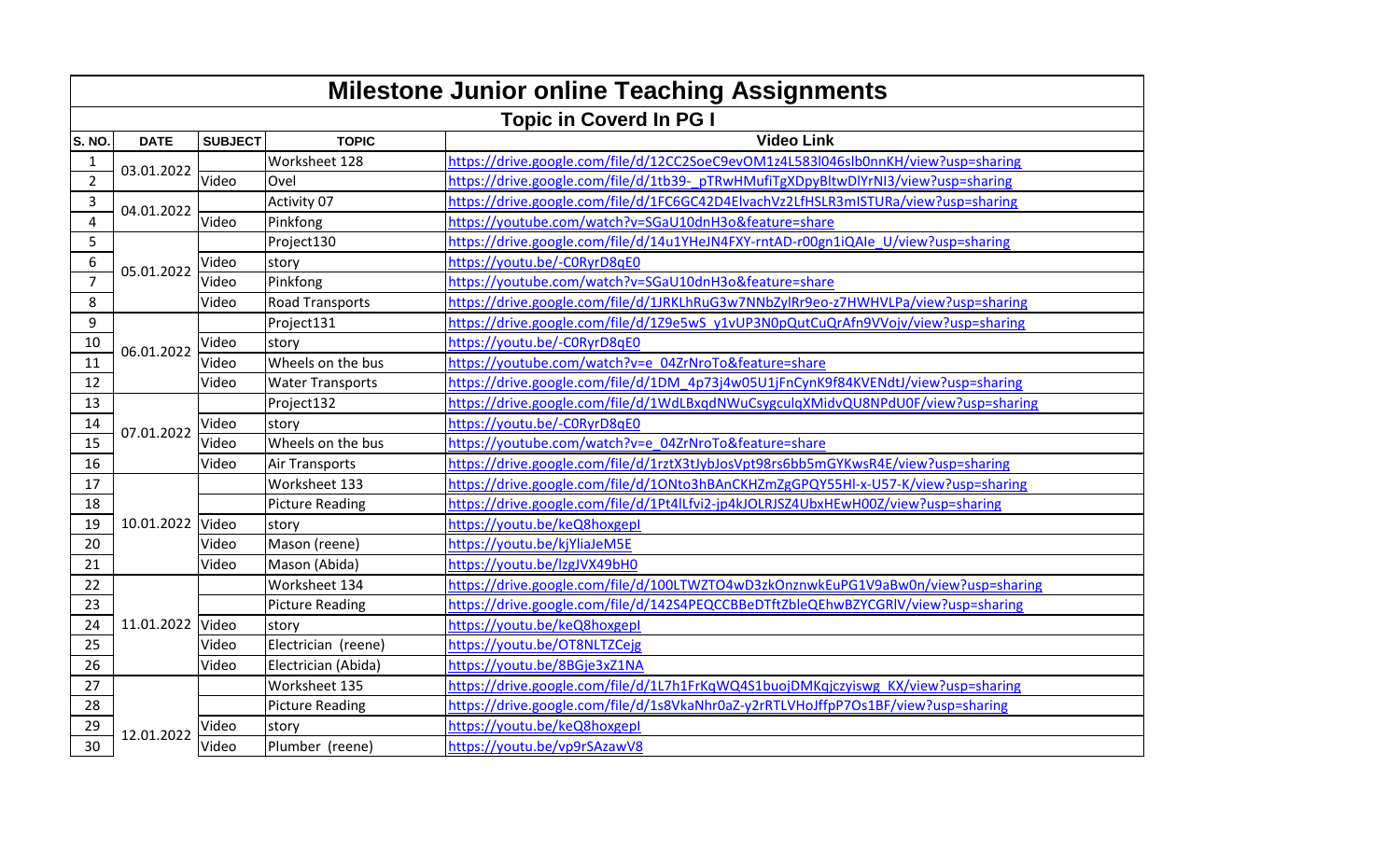| 31 |                  | Video | Plumber                | https://youtu.be/BZHRA43NVuo                                                       |
|----|------------------|-------|------------------------|------------------------------------------------------------------------------------|
| 32 |                  | Video | <b>Action Songs</b>    | https://youtu.be/5Hk8vOz2Twc                                                       |
| 33 |                  |       | Worksheet 136          | https://drive.google.com/file/d/1h1gTjSQ7YG1D1HC3jlfyX1b8udYpAnns/view?usp=sharing |
| 34 | 13.01.2022       |       | <b>Picture Reading</b> | https://drive.google.com/file/d/1ETgfeh k9Rv2nmUynTtKau5OL3l8aDza/view?usp=sharing |
| 35 |                  | Video | <b>Action Songs</b>    | https://youtu.be/5Hk8vOz2Twc                                                       |
| 36 |                  |       | Worksheet 137          | https://drive.google.com/file/d/1GqdVNXRlypVBd2h1OImsOyVIE-Ngr010/view?usp=sharing |
| 37 |                  |       | <b>Picture Reading</b> | https://drive.google.com/file/d/16OXR2EGGYF7O9C5Tg2-Z-oprteqy04Qs/view?usp=sharing |
| 38 | 18.01.2022       | Video | story                  | https://youtu.be/keQ8hoxgepl                                                       |
| 39 |                  | Video | Painter (reene)        | https://youtu.be/7JBvv6h0A0s                                                       |
| 40 |                  | Video | Painter                | https://youtu.be/zk PIMa4Jz4                                                       |
| 41 |                  | Video | <b>Action Songs</b>    | https://youtu.be/5Hk8vOz2Twc                                                       |
| 42 |                  |       | Project 138            | https://drive.google.com/file/d/1BNXYV1yDrbUsNvcflpOi0d1Uxm3kIfXX/view?usp=sharing |
| 43 |                  |       | <b>Picture Reading</b> | https://drive.google.com/file/d/142qla9e7q1M61rYKlaN90e-6YSqSYd8q/view?usp=sharing |
| 44 | 19.01.2022       | Video | story                  | https://youtu.be/keQ8hoxgepl                                                       |
| 45 |                  | Video | Carpenter (reene)      | https://youtu.be/a1gu6rz3BSk                                                       |
| 46 |                  | Video | Carpenter              | https://youtu.be/Xo9887g0zr0                                                       |
| 47 |                  | Video | <b>Action Songs</b>    | https://youtu.be/5Hk8vOz2Twc                                                       |
| 48 |                  |       | Activity 10            | https://drive.google.com/file/d/1QSKowdMkdWHdtltiNU4kgSMHeuakbbuv/view?usp=sharing |
| 49 | 20.01.2022       |       | <b>Picture Reading</b> | https://drive.google.com/file/d/1vkDEZspO8VeGb7yEbpDKJUux2oPyXdbN/view?usp=sharing |
| 50 |                  | Video | <b>Action Songs</b>    | https://youtu.be/5Hk8vOz2Twc                                                       |
| 51 |                  |       | Project 139            | https://drive.google.com/file/d/1GOOrSFuVRR_2IzSzbTDJB04Mtc4wyy3_/view?usp=sharing |
| 52 |                  |       | <b>Picture Reading</b> | https://drive.google.com/file/d/1-IVAPIHh1RXXra50EP8bj BXx0Ju1Gha/view?usp=sharing |
| 53 | 21.01.2022 Video |       | story                  | https://youtu.be/keQ8hoxgepl                                                       |
| 54 |                  | Video | Gardener (reene)       | https://youtube.com/watch?v=EIR8UJu-BsQ&feature=share                              |
| 55 |                  | Video | <b>Action Songs</b>    | https://youtu.be/5Hk8vOz2Twc                                                       |
| 56 |                  |       | Worksheet 140          | https://drive.google.com/file/d/1JZcRdjAT09NRuGUonpwbrX33a3JJZc01/view?usp=sharing |
| 57 |                  |       | <b>Picture Reading</b> | https://drive.google.com/file/d/1vW0WFJc0cclXvW16ogjOYqNGhtm9zVcF/view?usp=sharing |
| 58 | 24.01.2022       | Video | story                  | https://youtu.be/keQ8hoxgepl                                                       |
| 59 |                  | Video | Barber (reene)         | https://youtu.be/pNPA4ILKkj0                                                       |
| 60 |                  | Video | <b>Barber</b>          | https://youtu.be/ZLu-S81uuPI                                                       |
| 61 |                  | Video | <b>Action Songs</b>    | https://youtu.be/5Hk8vOz2Twc                                                       |
| 62 |                  |       | Activity 11            | https://drive.google.com/file/d/1mIGG3Epvwv4YwIzQx4fvXqPvdOgFIDzR/view?usp=sharing |
| 63 | 25.01.2022       |       | <b>Picture Reading</b> | https://drive.google.com/file/d/12hZ-ya7iTEUHZSkYQvI9ecjLtu6qs-vc/view?usp=sharing |
| 64 |                  | Video | <b>Action Songs</b>    | https://youtu.be/5Hk8vOz2Twc                                                       |